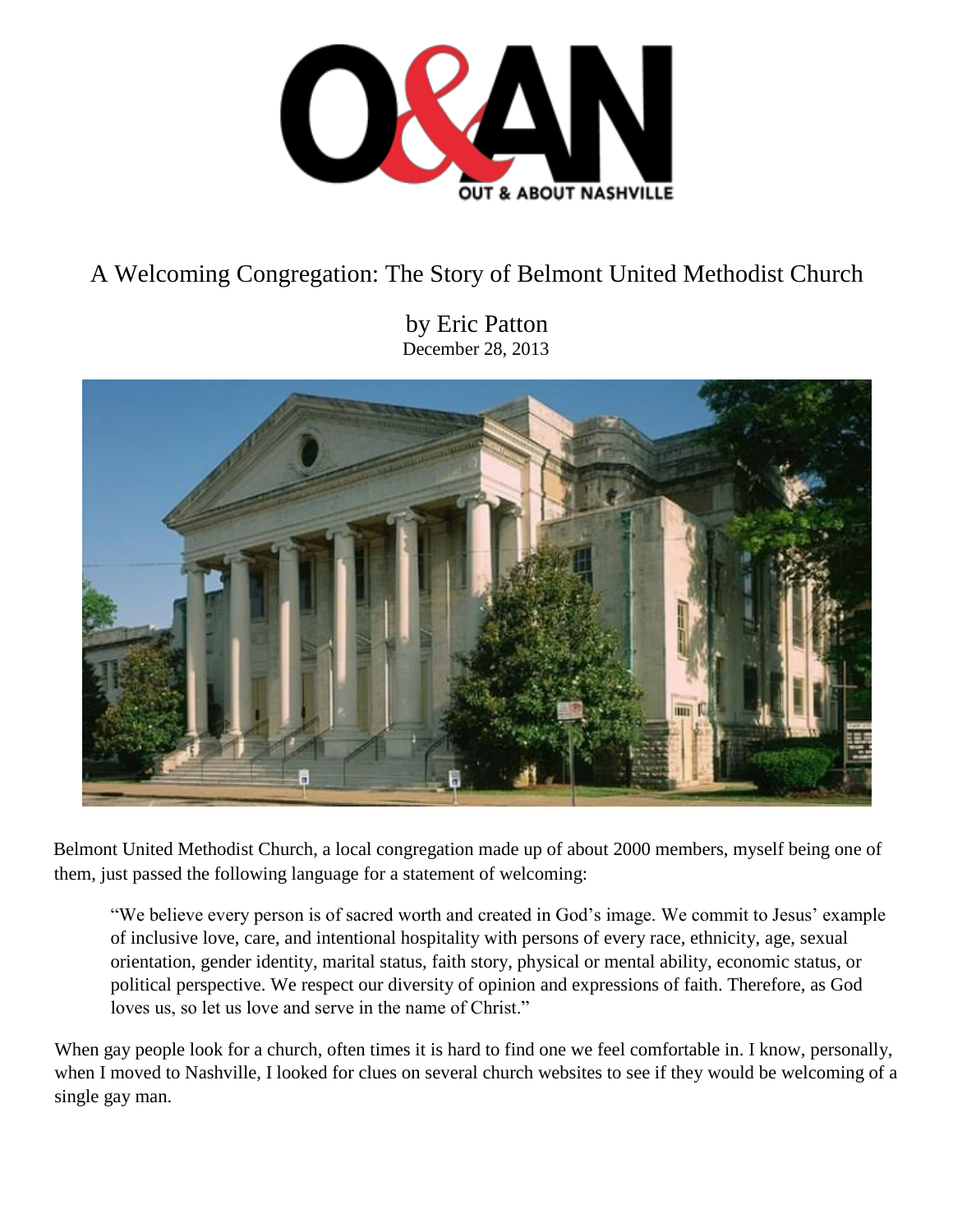I grew up in Church and attended nearly every Sunday. When I came out of the closet, my religion was never something I wanted to leave behind. It was during a trip to Washington, DC, that I learned what a welcoming, reconciling church was and that there were actually people who believed that God loved gay people. From that moment, I knew the reconciling ministry was going to be something I needed to focus on. I never dreamed I would get to be a small part of another church coming to the same conclusion I did, that Jesus loves everyone, including gays. In the year I have been in attendance, I have witnessed a congregation of mostly straight middle aged to older adults, many with rather "traditional" families, decide that it was the right thing to do to start formally welcoming people who identify as LGBT into their congregation.

## **What is a reconciling ministry?**

Reconciling Ministries Network (RMN) is a global organization of United Methodists who believe that everyone has a place at the table of God. Their mission statement is:

"Reconciling Ministries Network mobilizes United Methodists of all sexual orientations and gender identities to transform our Church and world into the full expression of Christ's inclusive love."

The group advocates for social justice in regards to LGBT matters in the United Methodist Church. Local congregations and churches usually join RMN after making statements of welcome so they can work alongside the network, giving the group stronger support within the church as a whole.

## **How it began:**

The Reconciling Committee at Belmont (BUMC) began in 2005. A retired missionary to Africa, Dot Anderson, recommended to the Outreach Committee that Stephen Mallet and Bill Harkey attend a conference at Lake Junaluska near Ashville, North Carolina. The bi-annual conference, "Hearts on Fire," was a Reconciling Ministries Network (RMN) event. North Carolina was chosen in an attempt to make inroads in the Southeast.

Even though Belmont once touted thirty different cultures were represented in its membership, some of the congregational leaders thought they might not be doing enough for the gay community. When Stephen attended the conference, he discovered that was certainly the case.

"I cried through the whole four day weekend. Never had I experienced such (…) words of welcome that were so affirming and inclusive of everyone," Stephen told me. He was so moved that he came back and began what is now the Reconciling Committee at Belmont.

## **What does a welcoming statement do?**

A statement of welcome is basically a statement of intent. In essence, it's used to do two things. The first is to let people who visit Belmont know right off hand that we do welcome them whoever they are and that they can feel comfortable being in worship with us. Secondly, it's used to keep the congregation itself honest as a reminder that we are supposed to be doing this; reminding us that it is our job to make people welcome and take steps to make sure that it is genuine. It is a covenant in that sense, that it's something has to be lived up to. It's something that's beginning to be seen all around the nation. United Methodist churches especially are trying to be a little more open minded when it comes to members of all diversities.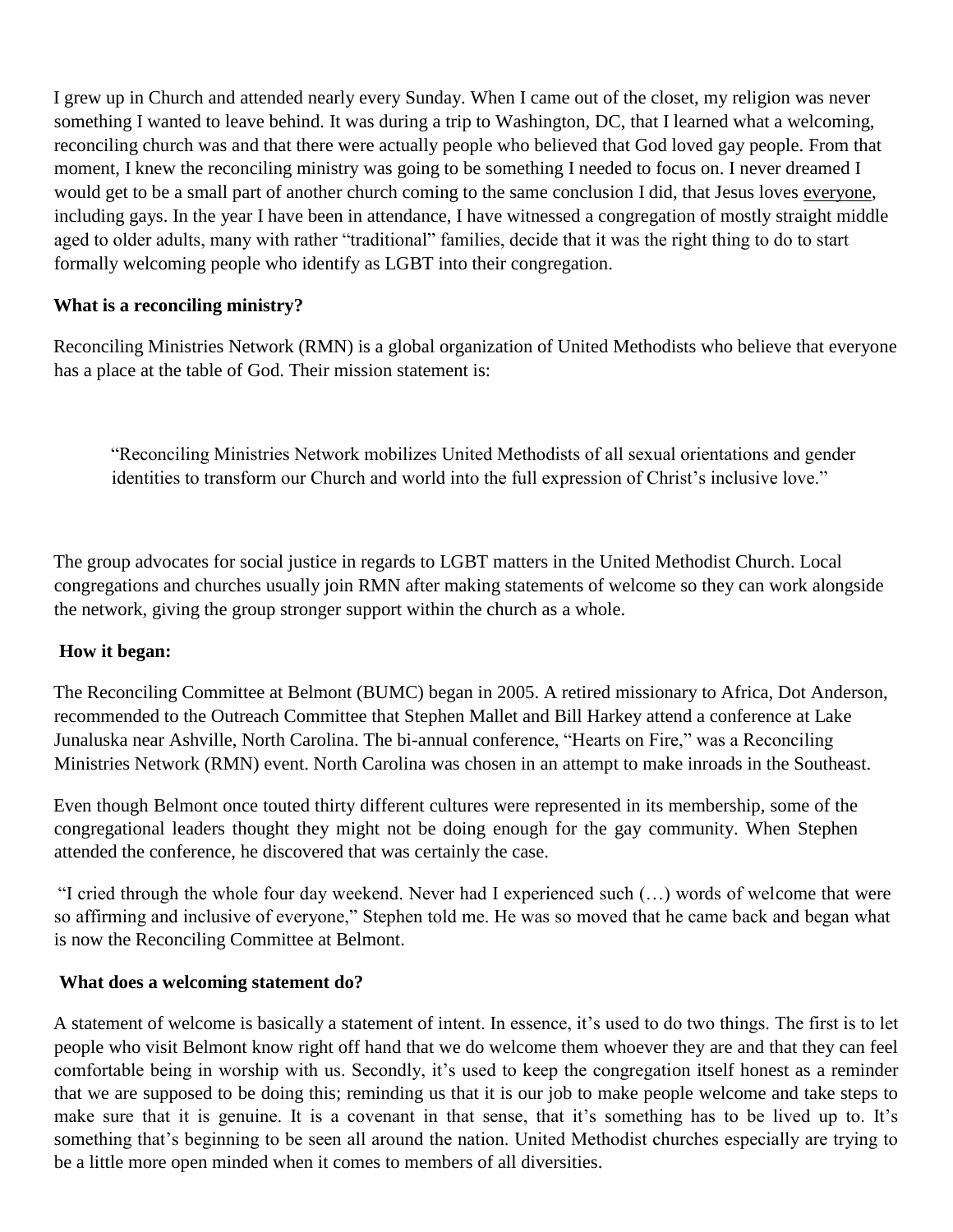#### **What took so long?**

The current Methodist Book of Discipline, the governing document of the Methodist Church, says:

"The practice of homosexuality is incompatible with Christian teaching. Therefore, self-avowed practicing homosexuals are not to be certified as candidates, ordained as ministers, or appointed to serve in The United Methodist Church."

That line and others like it in the past were a big stumbling block.

The United Methodist Church took a harder line than Belmonters did. The topic was just skipped over for most of them. These are straight people who are somewhat unaffected by the struggles of gay people trying to be accepted in churches. It was never an act of intentional malice, it was indifference. They thought by just being happy, nice folks that they were doing enough to be welcoming to everyone, including the LGBT community.

Then, a new associate pastor came to the church named Pam Hawkins. Both Louis and Stephen describe her as the gas to the flame.

"Pam created an atmosphere where church members knew the conversation was real," said Stephen. Once she started using the following greeting, people started to really change.

"No matter where you have come from and no matter where you are going...

- No matter what you believe or doubt...
- No matter what you are feeling or just not feeling...
- No matter what you have or don't have...
- And no matter whom you love...
- All of you is welcomed into this community of faith by a God who loves you, who knows you
- by name, and who wants a personal relationship with you.
- Thanks be to God Amen!"

The Reconciling Ministry Team took that and ran. They started showing films like "For the Bible Tells Me So," things they had done before, but now had more interest in them. Listening sessions, meetings that were formed to talk about the congregations feelings on LGBT matters, started having wide attendance. Shortly after that, a book was published called "Our Stories: Welcoming Voices From Belmont United Methodist Church." Several members of the church, including myself, wrote personal stories of why we were reconciling Methodists.

It wasn't long before the church started having more meaningful discussions, eventually adopting a whole new strategic plan, used as a guideline as to how we function as a church, that included the welcoming statement posted at the beginning.

Louis Jordan, now Co-Chair of the Reconciling Committee at BUMC, said "These things take a long 'gestation' period. Could we have pushed the welcoming statement faster and harder? Probably. But, in the end I think the longer path is probably a better path."

Stephen Mallet summed it up best, "Probably more hearts and minds were changed in the process." Even though he was agitated it took so long, he was happy that, in the end, people really had changed their mind, instead of the issue being forced through and done quickly, with people having their feelings hurt in the process. There was not just a change in rules, but the change came because everyone agreed on it.